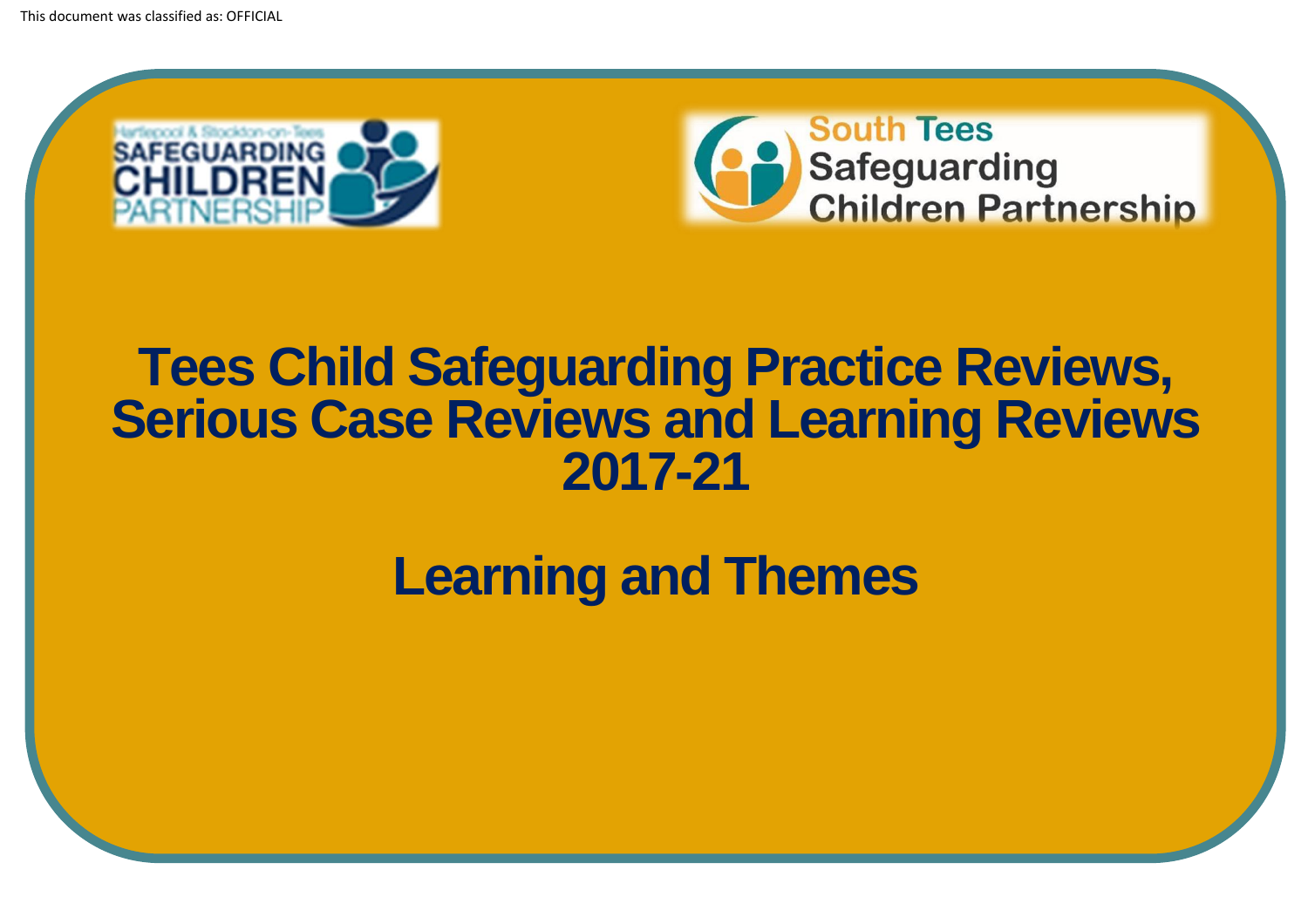## South Tees Timeline of Significant Events 2017-21



5 Safeguarding Practice Reviews, 4 Serious Case Reviews, 1 Learning Review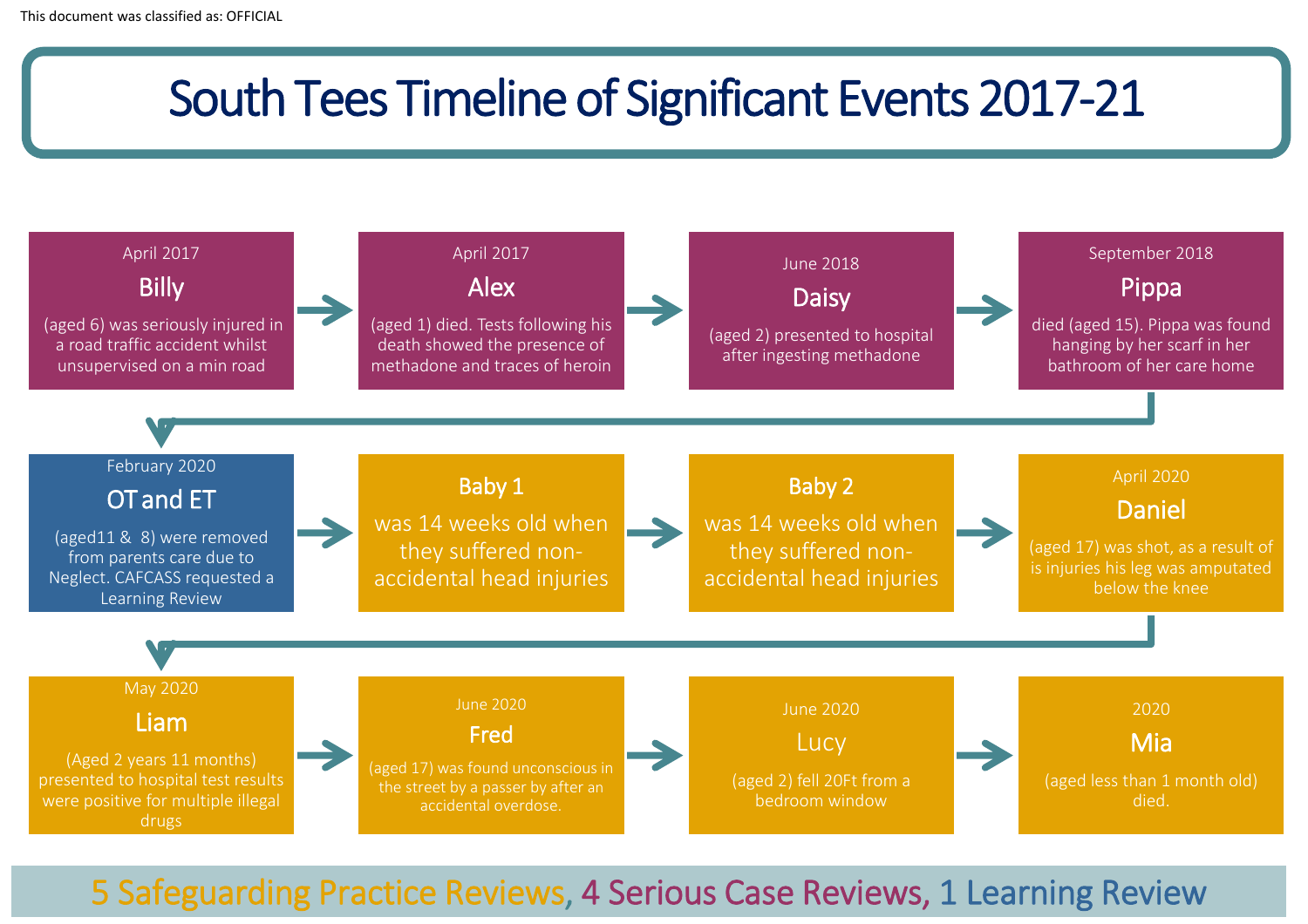# North Tees Timeline of Significant Events 2017-21

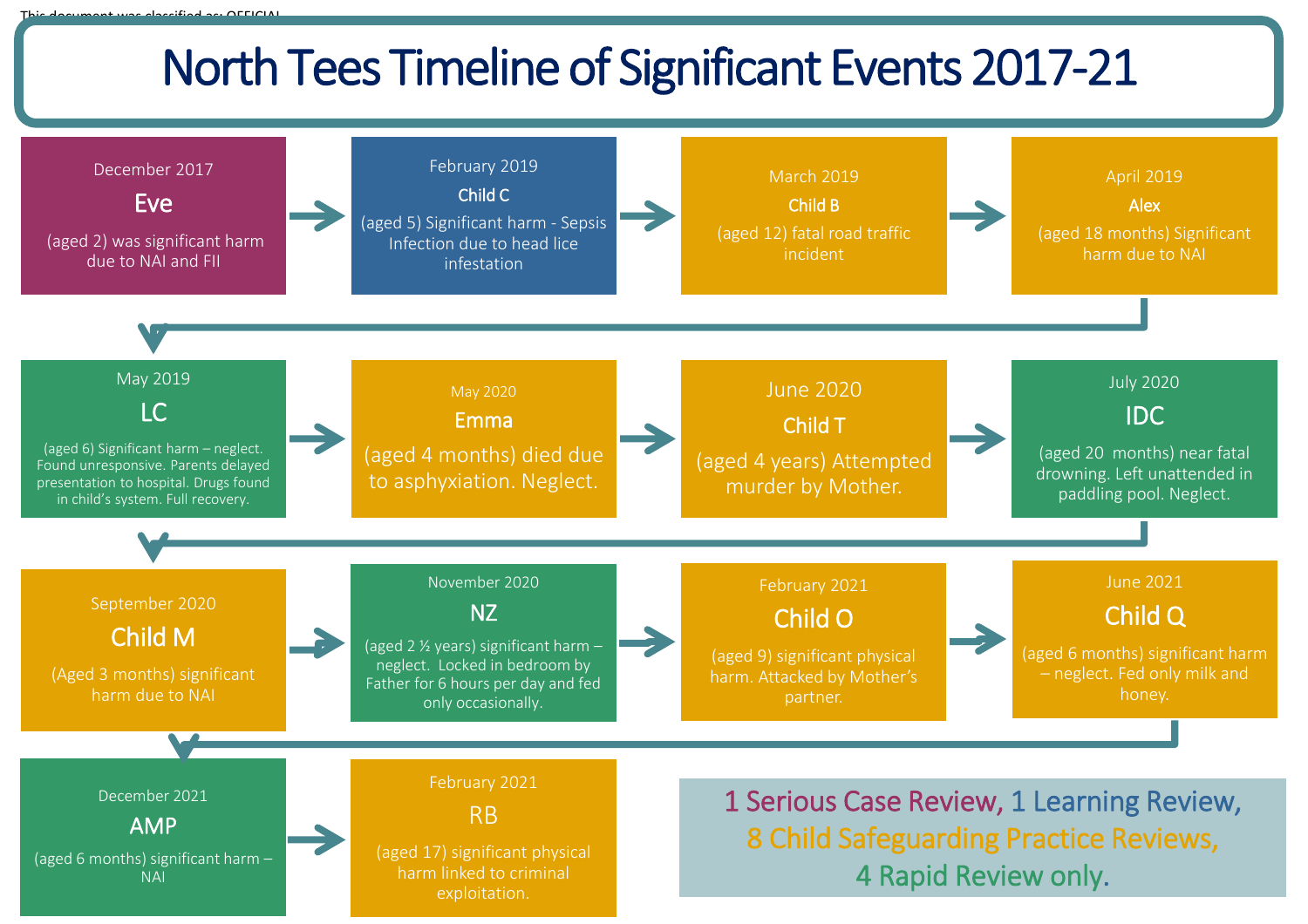# **About our Children STSCP**

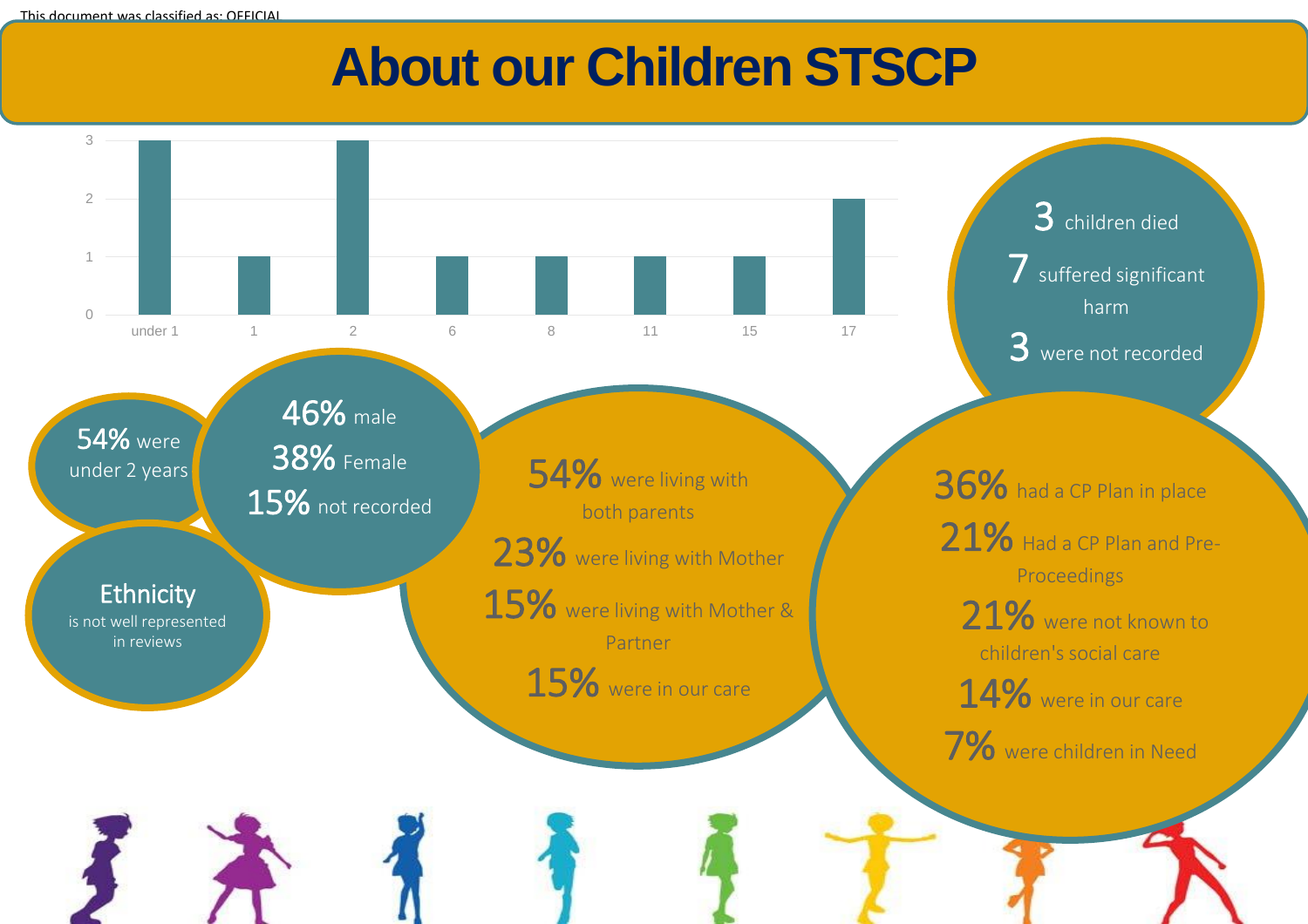This document was classified as: OFFICIAL

## **About our Children HSSCP**

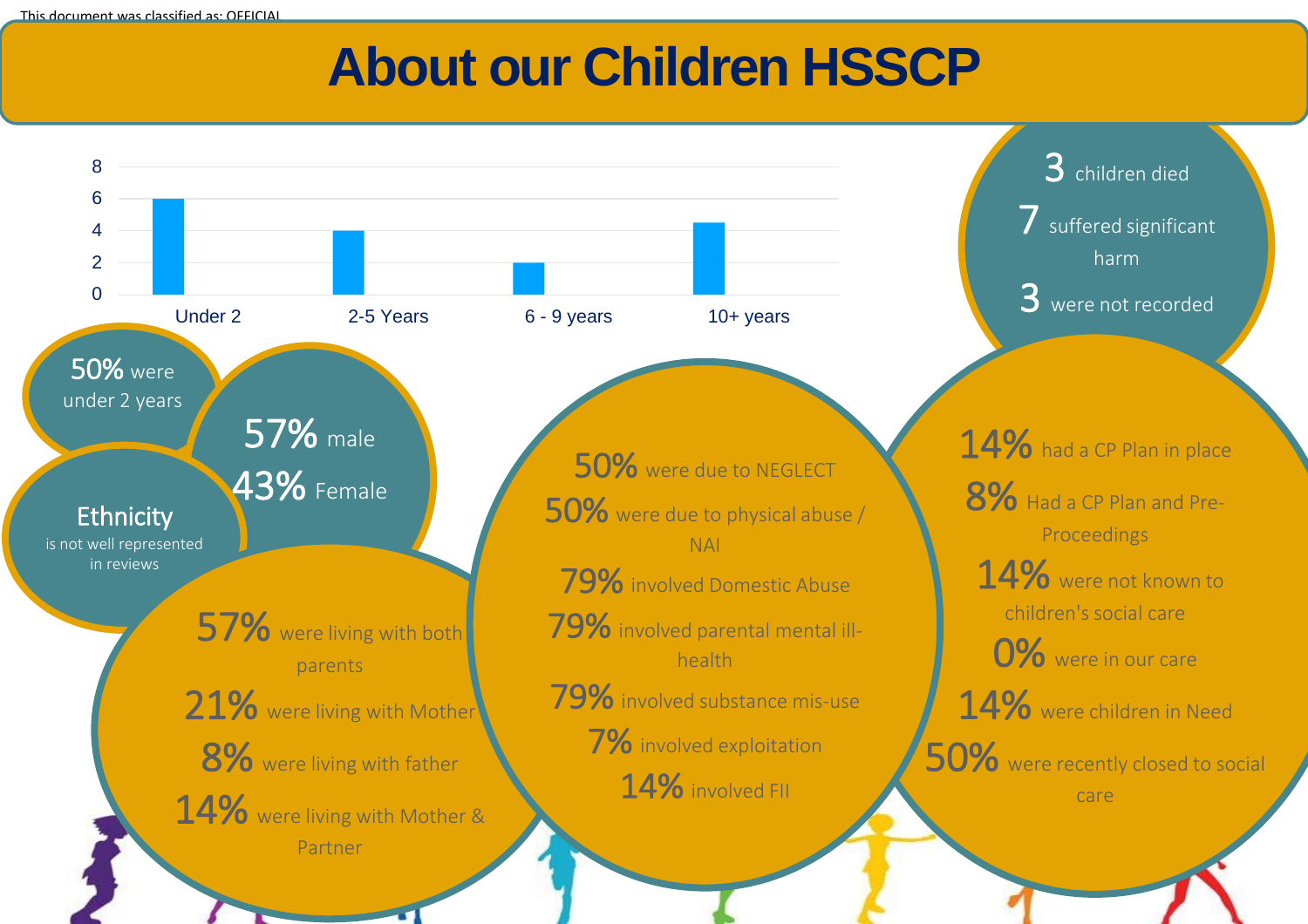### **Themes**

The 10 Themes identified are:

This document was classified as: OFFICIAL

1. Understanding the child's world 2. Understanding parents own history and vulnerabilities 3. Engaging the whole family 4. Multi-agency working 5. Safeguarding vulnerable babies 6. Substance misuse 7. Neglect 8. Risks outside of the home 9. Domestic Abuse 10.Parental Mental Health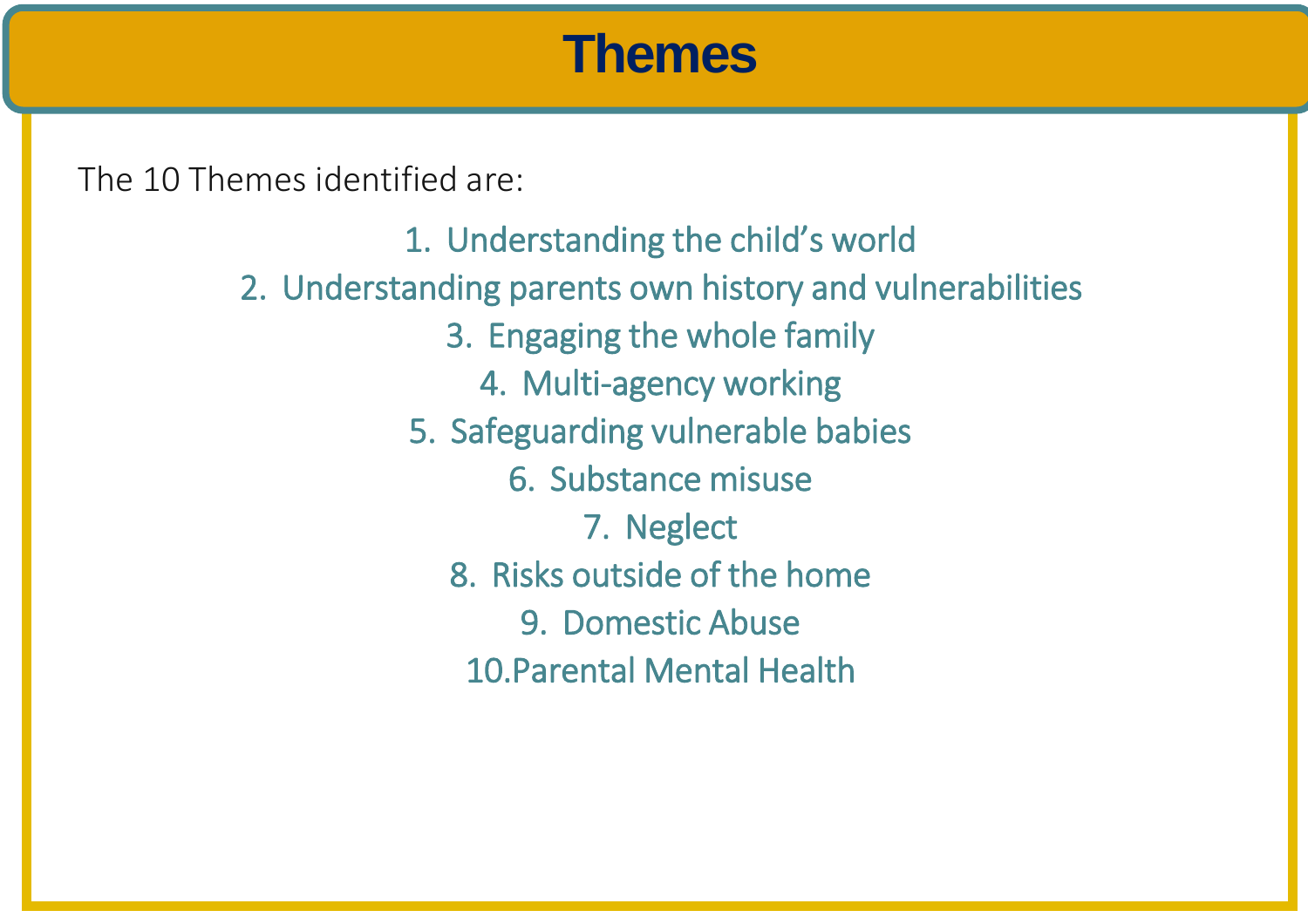# **Understanding the Child's World**

- Children's voices must be clearly sought and stated. All assessments must consider the child's world and lived experience, those undertaking assessments must meaningfully engage with children. We should ask ourselves, what does a day in the life of a child look like?
- All children within a family need to be considered individually in assessments and plans, this means considering the impact of a significant event from the point of view of each child separately
- We need to be more creative and improve the way we engage, safeguard and support teenagers. Professionals allow children and young people some **flexibility,** in recognition of the difficult time they are experiencing.
- We must reflect on any contradictions between the child's expressed wishes and their lived experience

This document was classified as: OFFICIAL

- Professionals need to be curious about information held by other agencies and proactive in sharing and analysing the information to improve the understanding of a child's lived experience. This should be included on the agenda for core groups and other multiagency meetings
- In neglect cases, professionals must avoid being reactive to individual incidents and consider the child's lived experience over time. Neglect is damaging to children as its impact is cumulative
- It is important to always consider the parent's history and on-going vulnerabilities and the impact on the children's lived experience
- We must always consider all available information, including multiple referrals. A Chronology will offer an understanding of the longterm view. We need all agencies to contribute to Chronologies to give a richer picture.
- Professionals are reliable and create a safe space for children and young people to overcome nervousness in speaking with professionals to gain their views.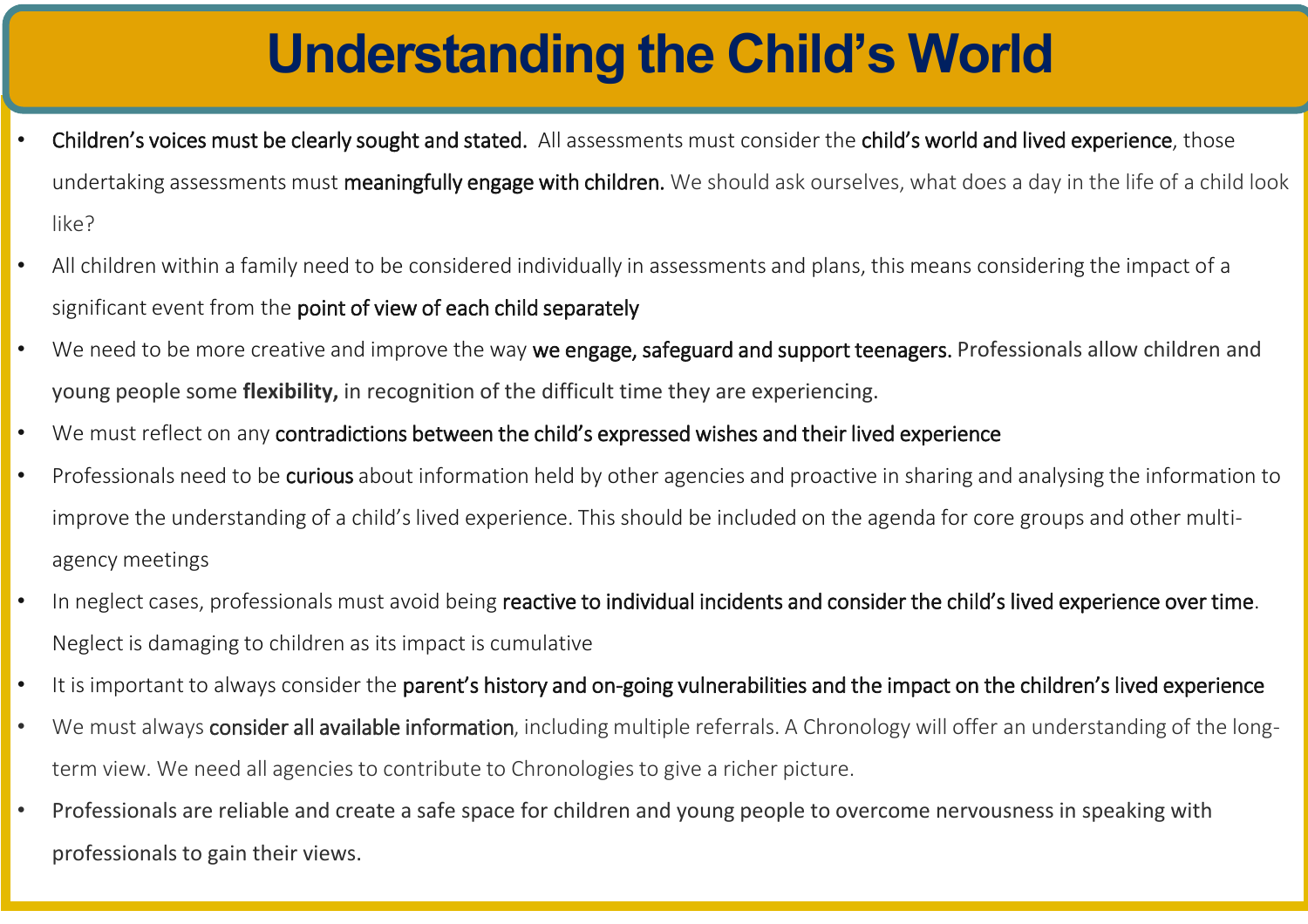### **Understanding Parents own history and vulnerabilities**

"*The connection between the past, present and the likelihood of future risk for children is about understanding the patterns of problems and needs in families that require something to change. Unless assessments are robust in exploring a child's history, their needs may not be as well understood as they could be and this may leave some children vulnerable."* 

- (Daniel, May 2021)
- We must always consider parents own history and vulnerabilities in any new assessment undertaken of the child(ren). We must complete holistic assessments incorporating wider family history and information
- Unless professionals are skilled in building relationships, being directive, supportive and non-judgemental in their work with parents, they are more likely to face resistance, ambivalence and disengagement and this is likely to limit the effectiveness of any family work
- When there are several incidents of domestic abuse and/or adult substance misuse or overdoses, these should be considered cumulatively as well as in isolation
- Professionals need to be curious when assessing the impact of harm i.e. domestic abuse, and how this affects relationships in the family and with the children. Curiosity and inquisitiveness should be part and parcel of professional practice. Unless professionals maintain a questioning and curious response to what they are told or what they see, opportunities for exploring the unthinkable or opening up conversations will be limited and children/young people may be left vulnerable
- We need professionals too feel confident in addressing intimidating behaviours from parents

This document was classified as: OFFICIAL

- It is difficult for professionals to maintain a healthy scepticism about what parents are saying and doing when it might damage their relationship with the family and the need to improve the child's situation. It is difficult to get the required **balance between support** and challenge when engaging with families. This is particularly the case when a family has successfully engaged and made positive changes in the past.
- Professionals must have an open mind and must not make assumptions about how a family will cope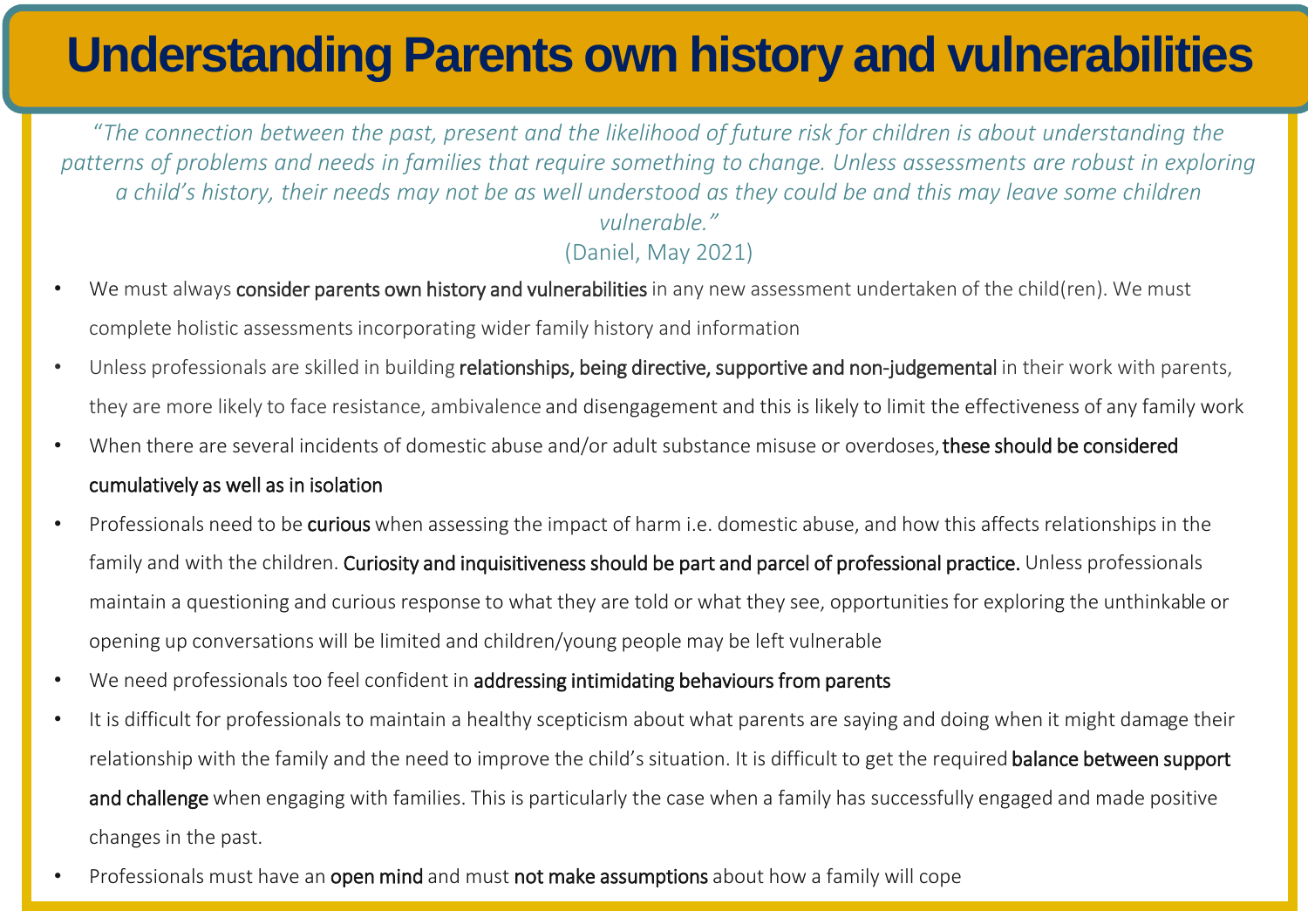## **Engaging the whole Family**

### *As well as posing a potential risk to children, fathers can also be a protective factor* (Stork 2021)

- Fathers need to be seen as an equal parent
- When working with children, practitioners need to proactively assess and engage with all significant men in a child's life, recognising that some may pose risks, some may be assets to the family and some may incorporate aspects of both.
- The role of Father/parents needs to be fully understood in assessments so that we can clarify potential risk and protective factors. By not fully involving fathers/partners we miss opportunities to share information and provide interventions at that may prevent risk to the child escalating
- Universal services also need to meaningfully engage with fathers, including those who do not live with the child.
- Professionals need to be aware of research on the impact of having responsibility for a new baby on fathers as well as mothers
- Vulnerabilities Professionals need to reflect on the context for parents to be able provide effective parenting, including an understanding of the support networks. Would parenting be compromised if these networks were not in pace?
- Challenging disengagement / inconsistent engagement / disguised non-compliance
- We must be mindful if there is a language barrier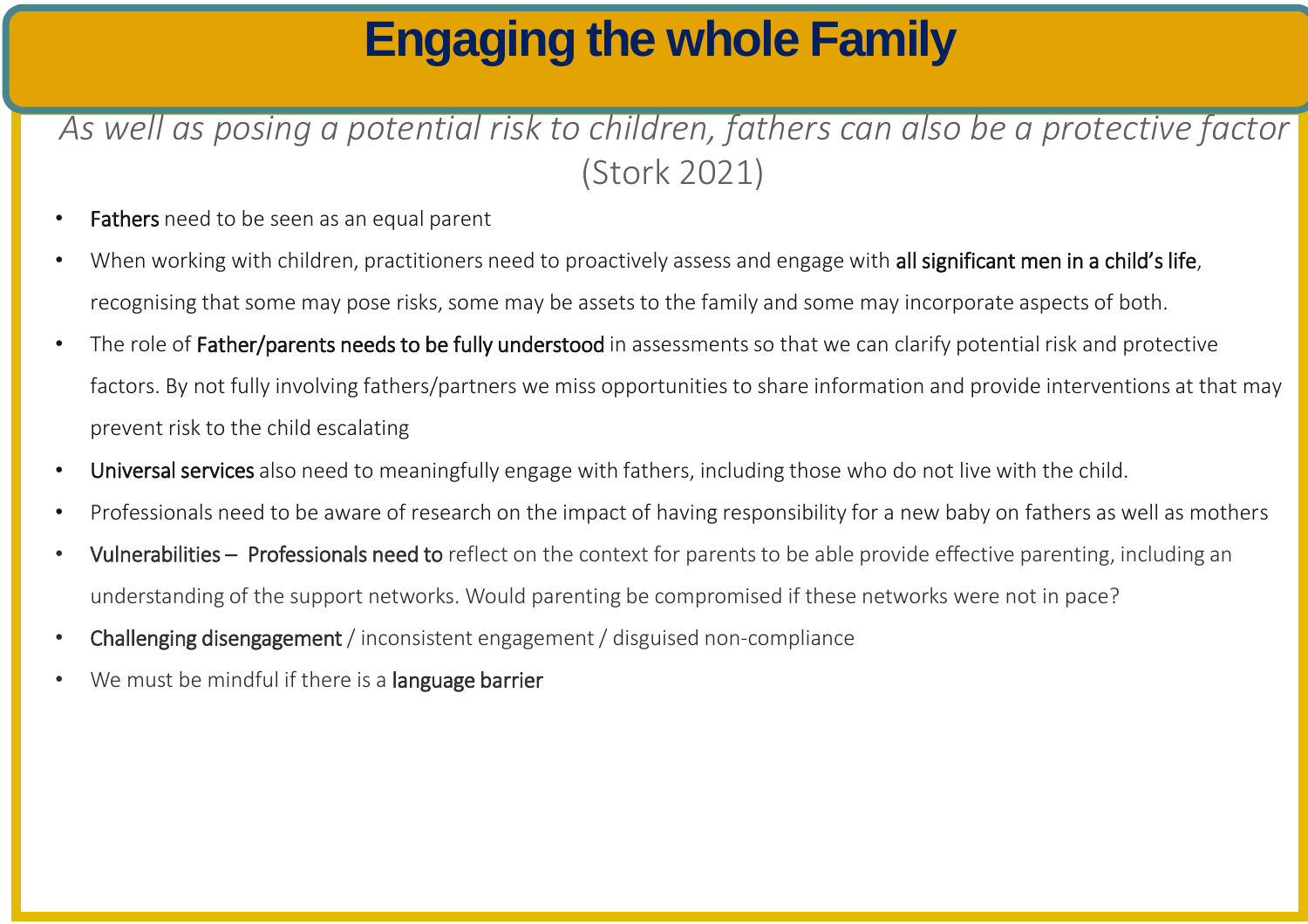# **Multi-Agency Working**

- Effective multi-agency working requires information sharing, recording and involvement of all partners. Agencies need to be able to confidently share information in various ways across force and partnership areas so plans to protect children are based on up to date and relevant information. Particularly in relation to missed (not brought) appointments with different agencies
- Assumptions must not be made across the system without checking them out. Triangulating information provided by parents is essential. We should not rely on what other parts of the system said or what is recorded
- There needs to be collective oversight and joint decision making, particularly where there is cumulative harm
- Where substance misuse is a concern, drug treatment professionals should be present in key meetings such as core group meetings.
- Communication and coordinated support is essential where a parent is/was in drug treatment and there are historical concerns about parenting in the past
- In order for core group meetings to be effective and plans to be updated and shared in a timely way, the meeting should be based around reviewing the plan and making required changes during the meeting. The updated plan should then be circulated to all involved, including parents and professionals unable to attend, such as the GPs for both adults and children
- We need to make it a priority to obtain information from GP records about adults involved in children's care, particularly when undertaking child protection enquiries and assessments
- When we record we need to be clear about whether we are reporting fact, opinion, professional judgement and parents self reporting
- We need to robustly transfer information across all service areas and across different Local Authorities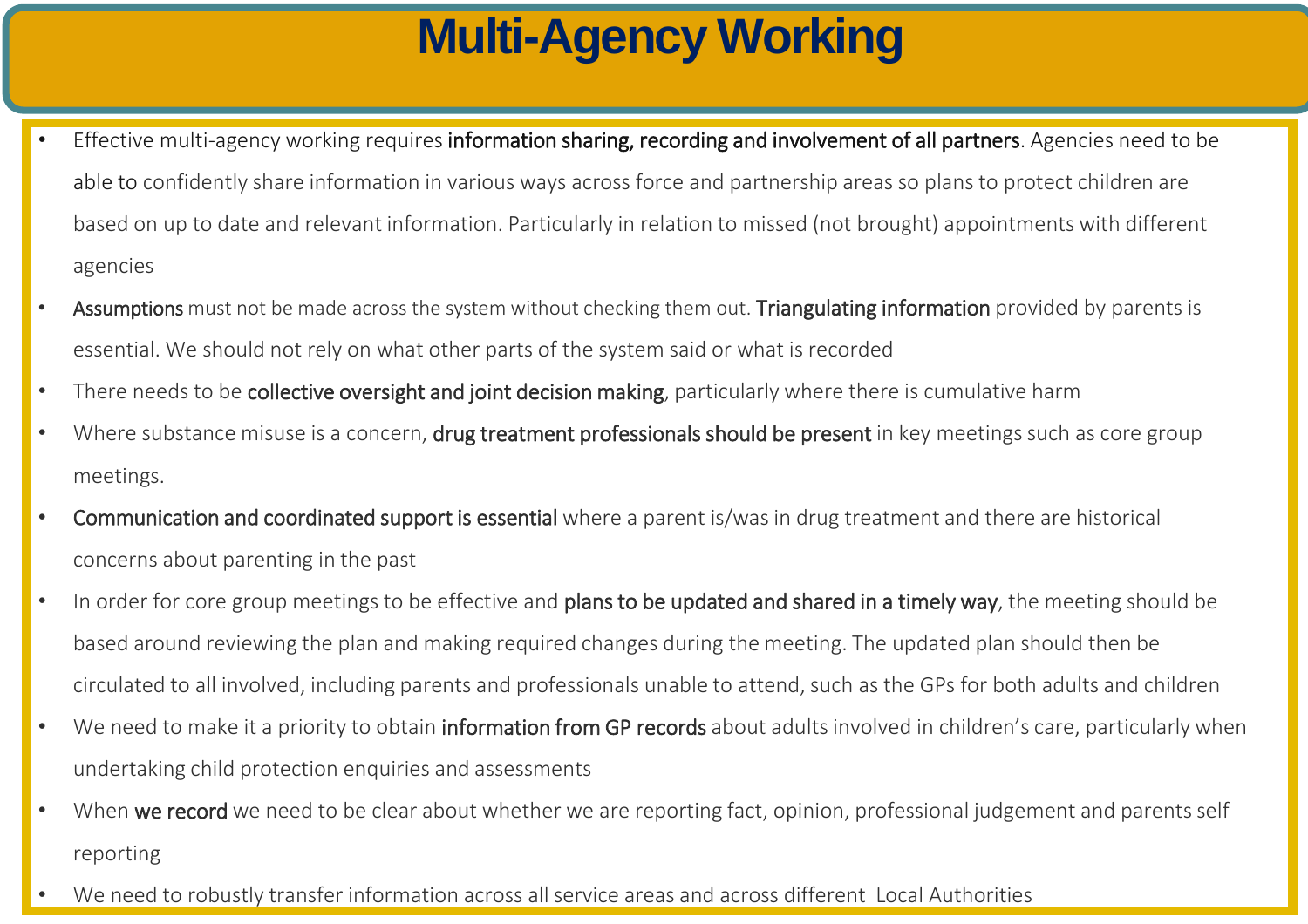### **Multi-Agency Working – When we do it well**

- There is a **significant amount of information available to all agencies** involved with the child, this was shared in assessments and through various multi-agency meetings (Early Help, Strategy, ICPC and Core Groups.
- **Multi-agency meetings are well attended**, this means all professionals involved are aware of the family history, new and ongoing concerns. When an agency could not attend, they provided their update in writing.
- **Professionals worked closely together the manage risk**
- When children and their families need increased oversight and support, it worked well when there was a **multi-agency arrangement to ensure that children were receiving welfare calls.**
- When risks to staff exist and professionals visit in pairs, **making use of joint visits for practitioners from different agencies.**
- When new professionals start working with the family, **being introduced by someone who the family know, that person can also make sure they know the family history and any unmet need/risk.**
- Professionals make **prompt referrals** for children and young people, such as a referral made by Police to the Youth Offending Service to provide early intervention and prevent further offences.

#### **Professional Challenge**

Many serious case reviews identify an apparent reluctance to challenge interagency decision making. The serious case reviews have often identified professionals who are concerned with a decision made by another agency; however their concerns have not been followed up with robust professional challenge which may have altered the professional response.

Professional challenge is a fundamental professional responsibility. All agencies and services should promote a culture which encourages constructive challenge within and between organisations; acknowledging the important role that challenge can play in safeguarding children. Effective 'working together' depends on a culture of open and honest relationships between agencies; where different professional perspectives are welcomed and given serious consideration by professionals who want the best outcomes for children and young people.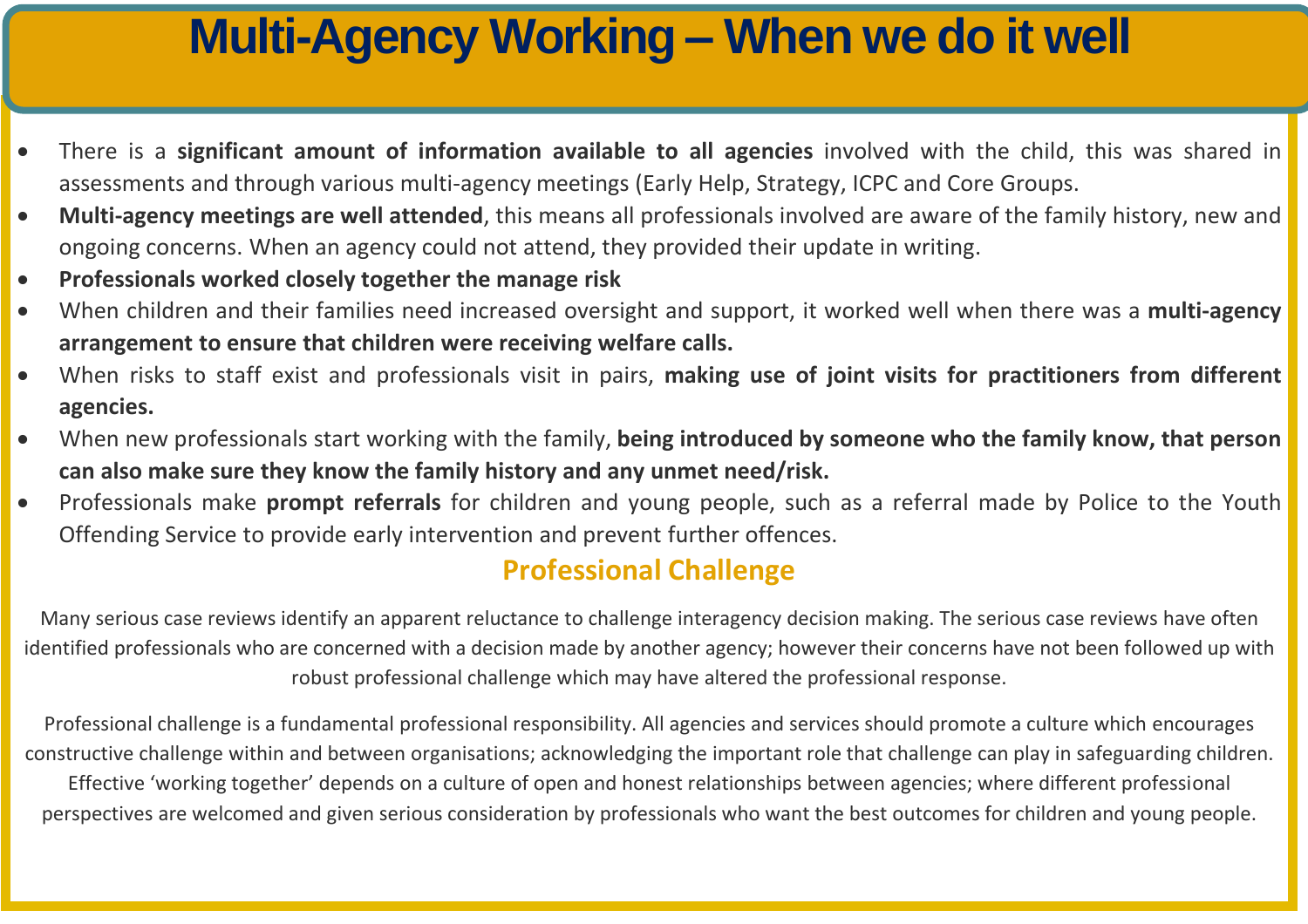### **Safeguarding Vulnerable Babies 11 out of 27 children (9/24 reviews)**

**Referral** Who/when/how?

**Concealed pregnancy** Terminations/late bookings

**Assessing Parents own history and vulnerabilities**  Assessing Siblings individually

Professional Curiosity Timely information Sharing

#### Key Learning Themes

- Making a referral is the responsibility of all professionals working with an unborn/newborn child. It is not just the responsibility of the Midwife.
- All SAFER Referrals should be made in writing as per the Tees Child Protection Procedures.
- If there are concerns about an unborn baby and there are older children in the household, timely consideration should be given to all of the child.
- A pre-birth social work assessment should be undertaken in cases where there are predisposing risks and vulnerabilities that warrant involvement from children's social care. This includes if there is involvement with the parent or other children in the immediate family.. If no assessment is to be undertaken when the parent is receiving a service for Care Leavers, as could be appropriate, there needs to be clear reasons recorded about why this is the case.
- Without information being shared directly when the responsibility for a new baby transfers to a health visitor, it cannot be guaranteed with current systems that potentially important information will be known by them.
- Advice in key areas such as safe sleeping and safe handling needs to be provided and reinforced to both parents, including parents who do not live with the baby if they are to have contact.
- There is a need for **professional curiosity**, professionals should have an open mind to ensure they do not make assumptions about how a family will cope.
- When professionals are aware of even a small bruise on a very young child, they need to recognise it might be a warning injury. They need to take action and make appropriate referrals, explaining to parents that they have to do this and follow the Bruising in Non-Mobile Babies policy.
- Family members should not have unsupervised contact with their child in hospital if a non-accidental injury may be the reason for the attendance.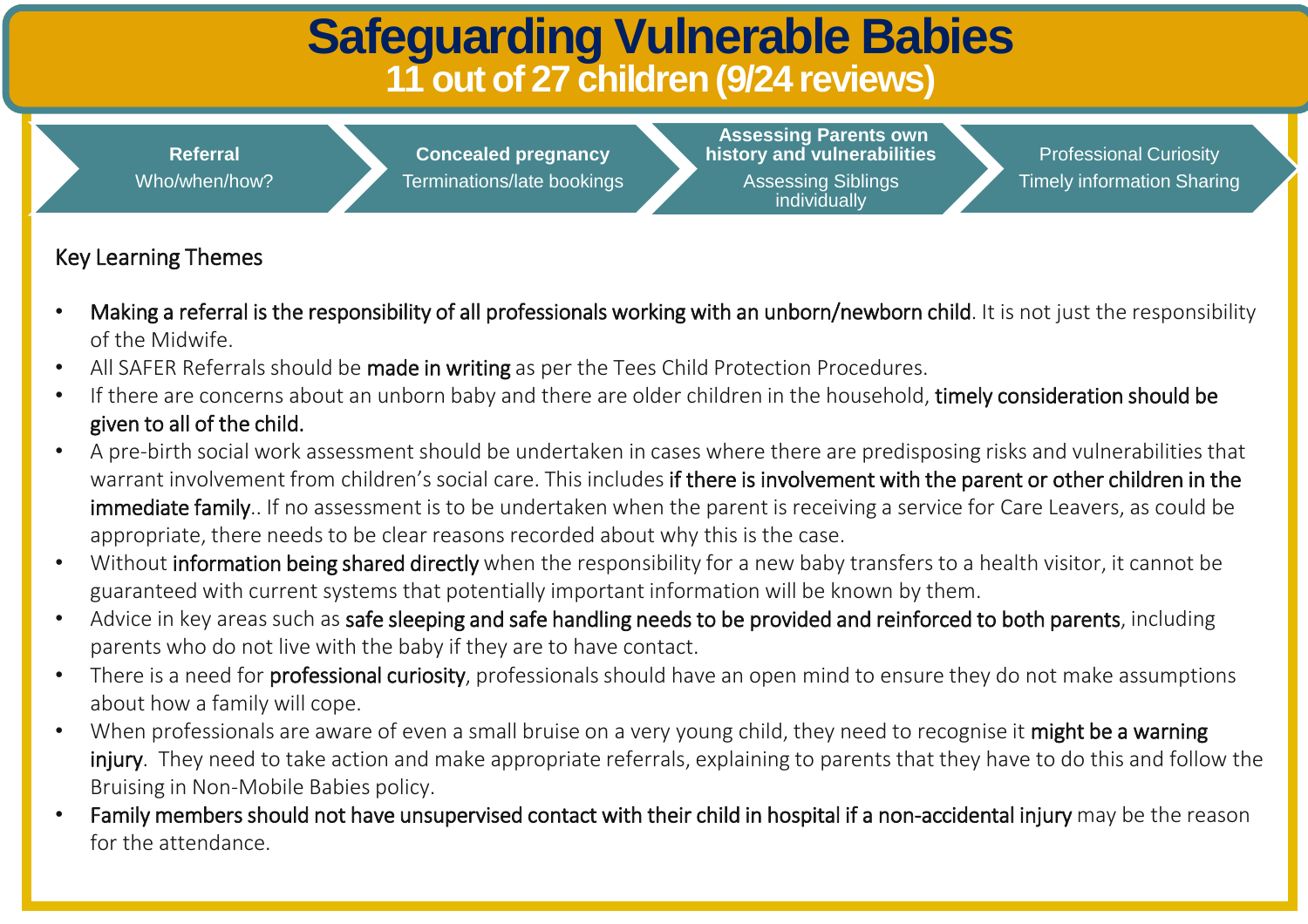### **Substance Misuse**

### **Substance misuse was a feature in 14/24 reviews, which included 15/27 children**

#### **Identification**

**Working Together and quality of information sharing** 

**Quality of Assessments** Evidence Based **Practice** 

- Professionals need to consider the possibility that parents who misuse drugs or who are on a drug treatment programme may use drugs on their children, and these parents should be educated and engaged with on the danger of giving drugs to children to pacify them
- Professionals should be aware of the potential impact on parenting of the misuse of prescription or over the counter drugs, particularly when a parent has a history of substance misuse
- Professionals need to know how to recognise and work with 'manipulative parents'
- Professionals need to understand and consider the day to day life of all family members through the child's eyes when working with parents who misuse substances. This will enable effective support, interventions and challenge
- Lack of professional curiosity in identifying, assessing and responding to parental substance and alcohol abuse and ensuring a safe environment for children within their care
- Professionals working with parents on drug treatment programmes should be active members of core groups for relevant children
- There is a need for robust and continuously updated assessment of the capacity of the parents to change and maintain those changes. Relying on a parent's self-report should be avoided
- Professionals should avoid over-optimism because a parent is in drug treatment, including over-reliance on the results of drug testing
- Challenging parental denial of drug misuse is difficult when there is limited evidence to support practitioner's suspicions. However prompt attempts should be made to explore how drugs are used, obtained, and stored to assist harm reduction for children of the household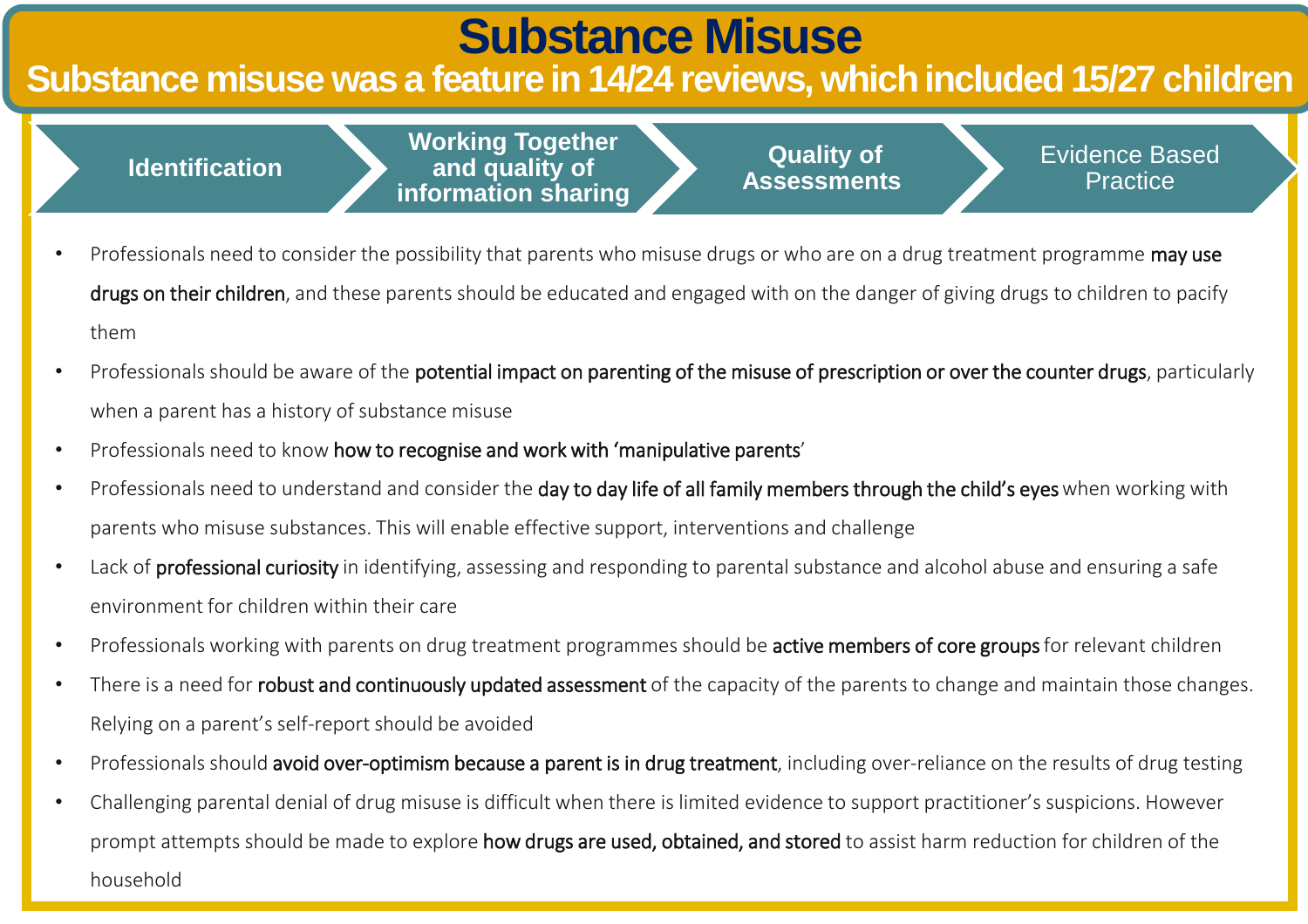## This document was classified as: OFFICIAL **Neglect**

### **Neglect was a feature in 13/24 reviews that involved 15/27 children**

**Of the 8 children 7 were subject to a Protection Plan under the category of Neglect and 1 child (Lucy – Stork) was Child in Need.**

- Professionals need to use specific neglect tools and ensure that they understand the root causes of neglect and the impact on a child over time
- The use of a specialist neglect assessment, like the Graded Care Profile, should be undertaken after neglect concerns emerge, and certainly after a child is made the subject of a child protection plan in this category.
- There were missed opportunities in identifying indicators of neglect, dealing with incidents in isolation and not recognising the cumulative picture or contextual risk factors. We need to be cautious about over optimism and the role of professionals in parenting neglected children.
- In neglect cases, professionals may become reactive to incidents rather than considering the child's lived experience over time. Neglect is damaging to children as its impact is cumulative. This should also be clearly explained to parent.
- Children's voices must be clearly sought and stated. Professionals both individually and in multiagency meetings should consider and analyse the child's lived experience.
- Emotional abuse and neglect of adolescents tends to be less readily recognised by practitioners than for younger children
- Good quality plans and reflective supervision is key to effectively recognising and challenging neglect
- Engagement with services and Support be alert to families saying they will engage with Early Help and other agencies to avoid Child in Need and then not engaging. This is a recognised pattern associated with Neglect.
- Supervision of children parents should be directly supervising must not assume a level of supervision in the community to be an acceptable alternative because it is seen as a community norm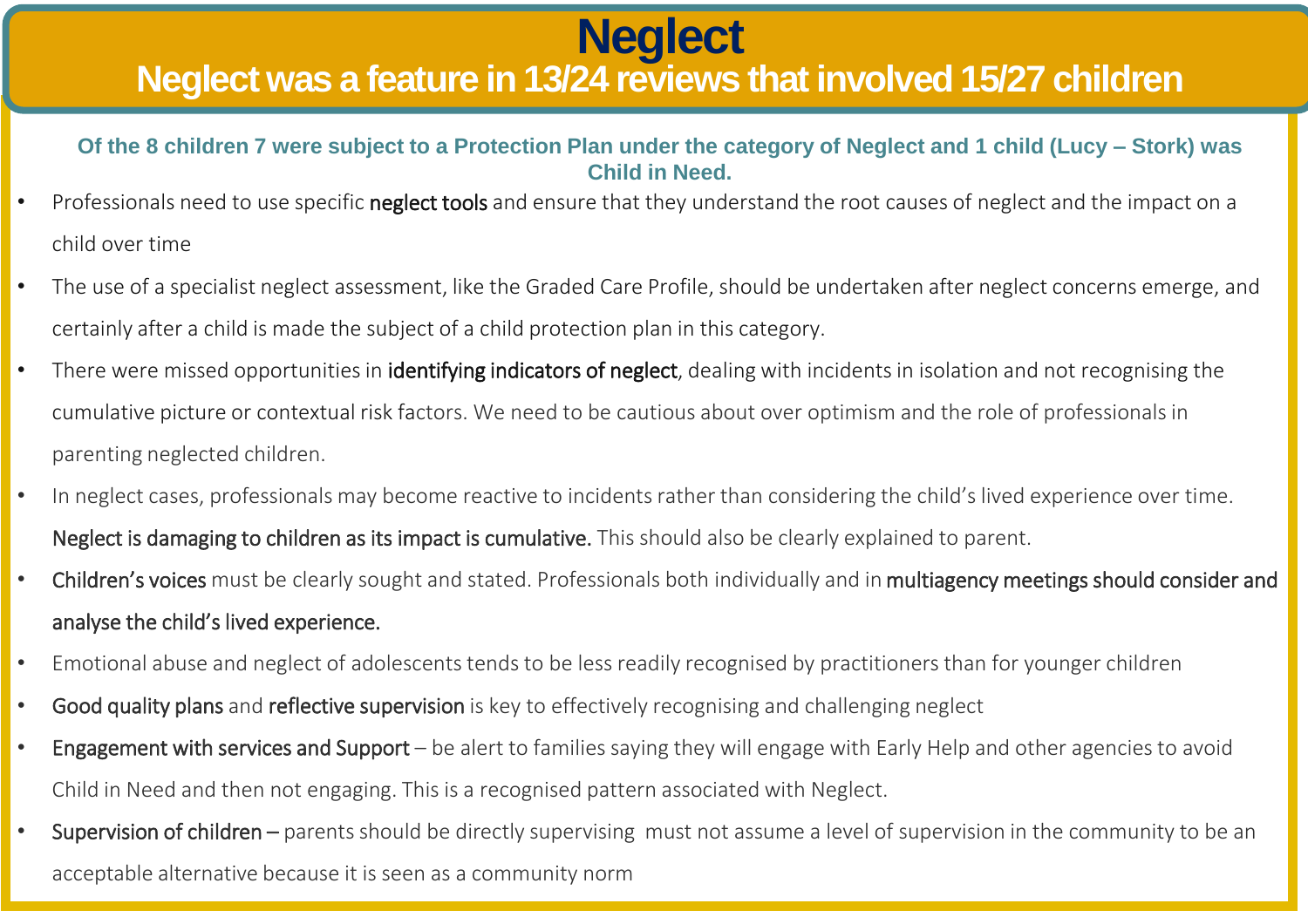### **Risks Outside the Home 4/24 reviews (4/27 children)**

- Where CSE is suspected, it is essential that risk assessments take into account not only the presenting risk factors but also those risks, which emerge from vulnerabilities arising from past experiences such as abuse, loss and trauma.
- It is important that professionals consider how childhood experiences can impact on the behaviour and vulnerabilities of troubled adolescents so that work focuses not only on presenting issues but also addresses the visible and hidden complexities of childhood trauma.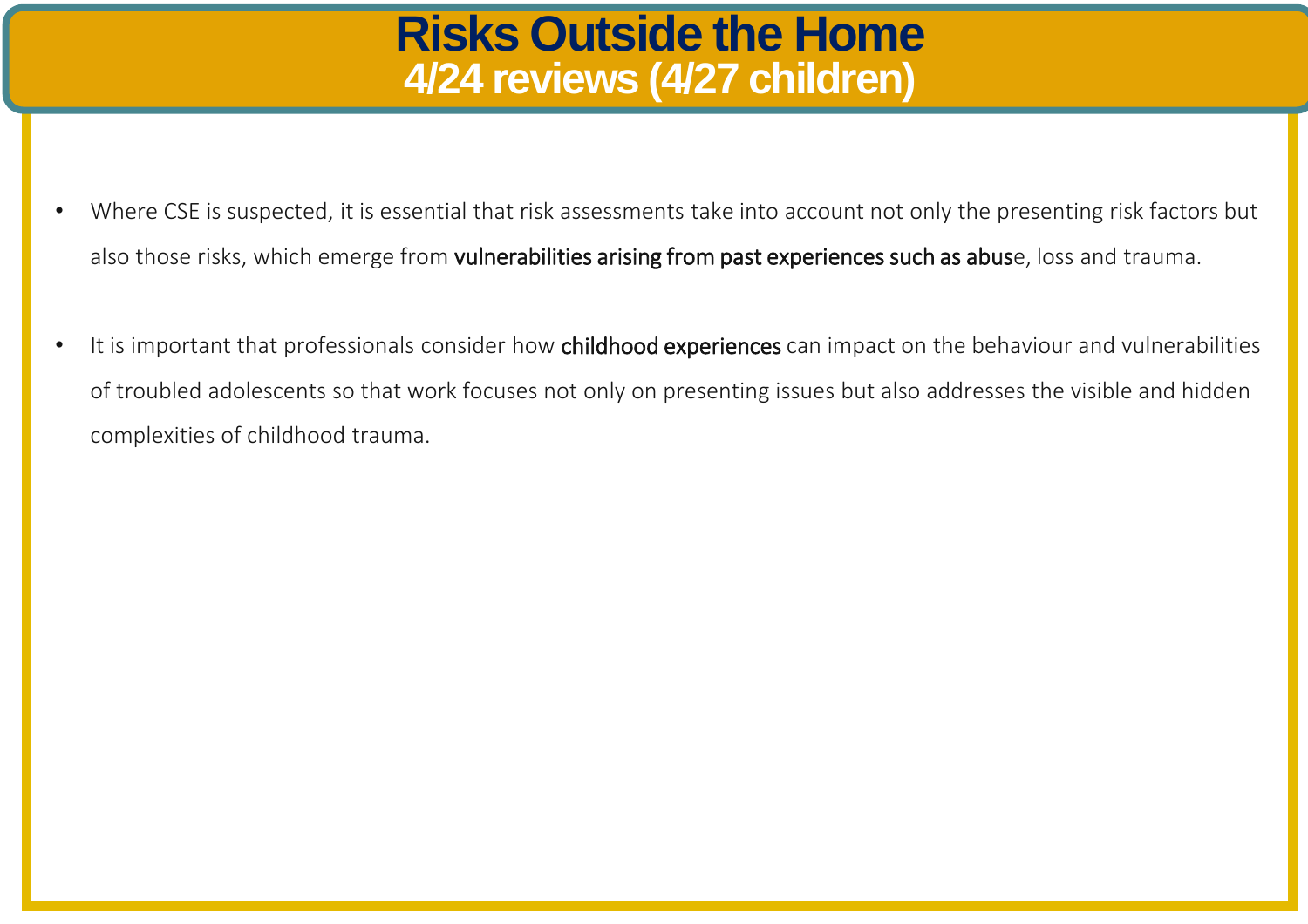### **Domestic Abuse 16/24 reviews (22/27 children)**

- Professionals must consider the impact of domestic abuse, neglect, substance misuse or parental mental health on the lived experience of the child(ren)
- The nature of the impact of domestic abuse on children of all ages should always be considered, especially when a child is directly affected.
- Professionals should consider the presence of the perpetrator and how it may restrict conversations with professionals about what life is like
- Meetings must always include key partners or parents, to allow an informed assessment of risk or challenge substance misuse or challenge domestic abuse.
- Agencies should **readily challenge** each other (following Tees Child Protection Procedure) when there are disagreements about decision making
- Professionals should consider how domestic abuse and substance misuse is affecting parental mental health
- Effective information sharing within and between agencies will provide a fuller picture of escalating concerns, particularly around substance and alcohol misuse, domestic abuse and mental health and could potentially improve support for children.
- When there are several incidents of domestic abuse and/or adult substance misuse or overdoses, these should be considered cumulatively as well as in isolation.